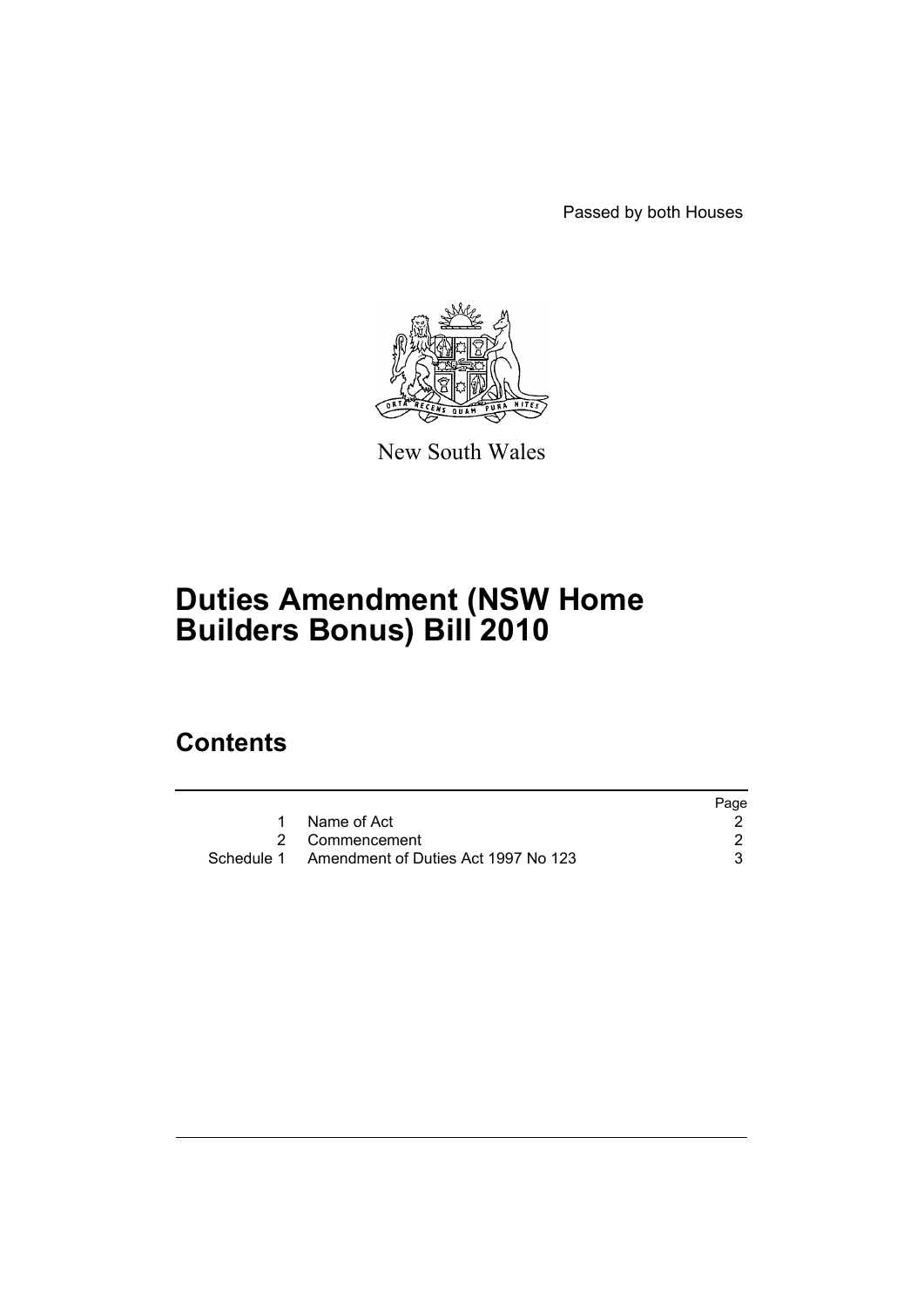*I certify that this public bill, which originated in the Legislative Assembly, has finally passed the Legislative Council and the Legislative Assembly of New South Wales.*

> *Clerk of the Legislative Assembly. Legislative Assembly, Sydney, , 2010*



New South Wales

## **Duties Amendment (NSW Home Builders Bonus) Bill 2010**

Act No , 2010

An Act to amend the *Duties Act 1997* to make further provision in respect of the NSW Home Builders Bonus.

*I have examined this bill and find it to correspond in all respects with the bill as finally passed by both Houses.*

*Assistant Speaker of the Legislative Assembly.*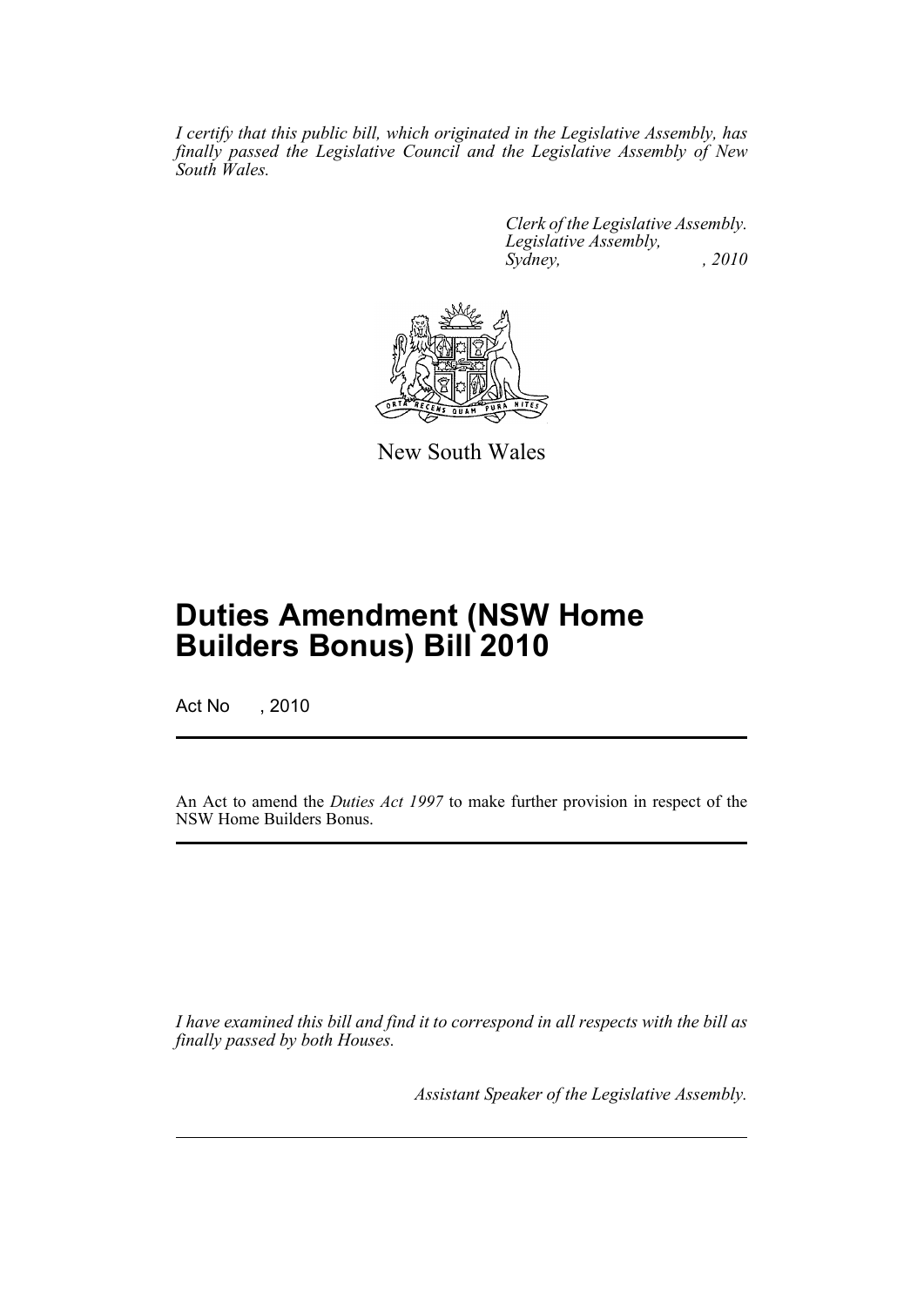## <span id="page-2-0"></span>**The Legislature of New South Wales enacts:**

## **1 Name of Act**

This Act is the *Duties Amendment (NSW Home Builders Bonus) Act 2010*.

## <span id="page-2-1"></span>**2 Commencement**

This Act commences, or is taken to have commenced, on 1 July 2010.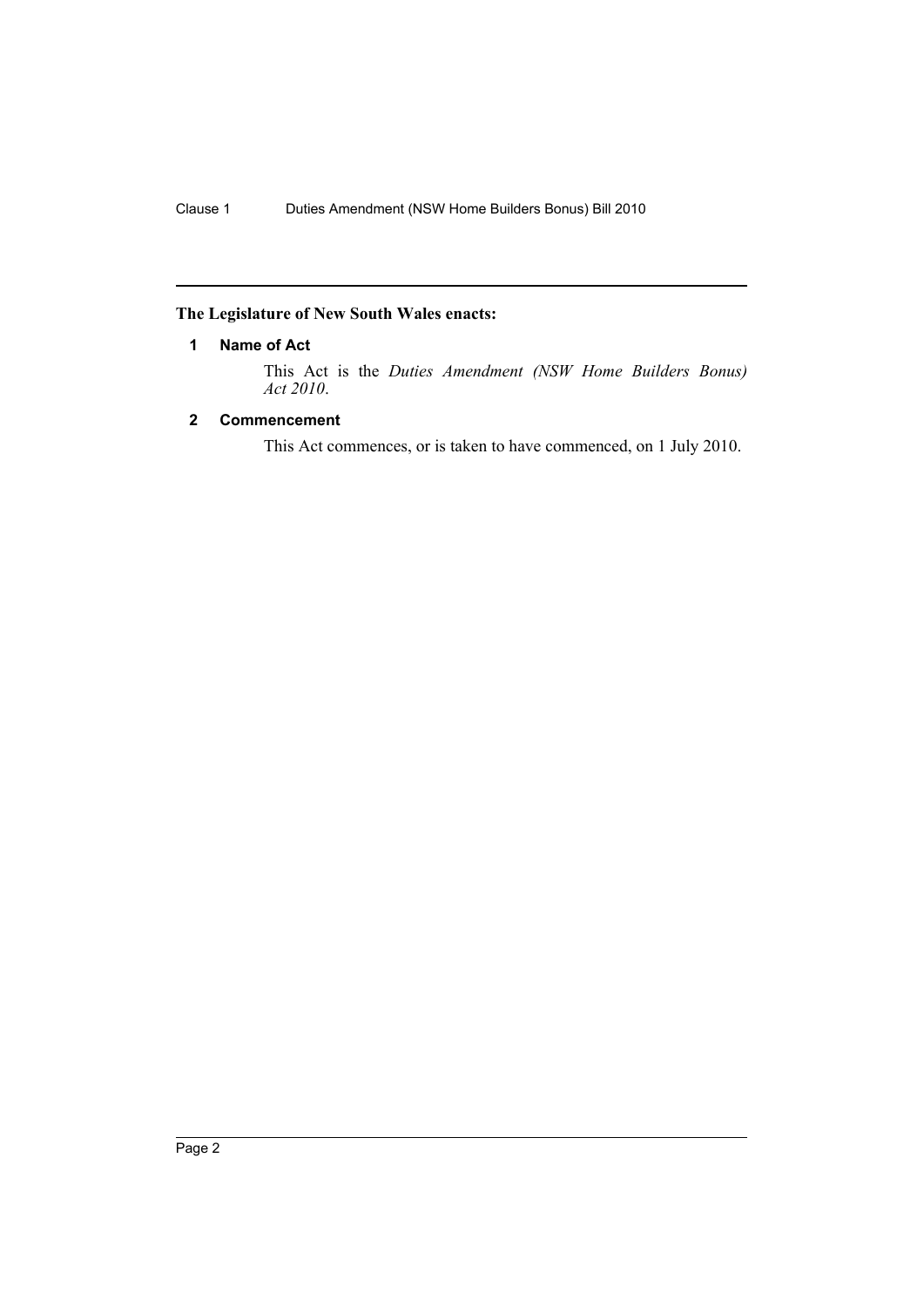Duties Amendment (NSW Home Builders Bonus) Bill 2010

Amendment of Duties Act 1997 No 123 Schedule 1

## <span id="page-3-0"></span>**Schedule 1 Amendment of Duties Act 1997 No 123**

#### **[1] Section 87N Restrictions on eligibility (as inserted by the State Revenue Legislation Amendment Act 2010)**

Insert after section 87N (2):

- (3) For a vacant land purchase, the agreement or transfer is not eligible unless the laying of the foundations for the home commences:
	- (a) within 26 weeks after the agreement for sale or transfer is completed or, in the case of a transfer executed otherwise than in conformity with an agreement for sale or transfer, the transfer occurs, or
	- (b) within any longer period allowed by the Chief Commissioner.

#### **[2] Section 87O Completion requirements**

Omit the section.

## **[3] Section 87R Pre-construction duty exemption**

Insert after section 87R (1):

(1A) A pre-construction duty exemption applies to an off the plan purchase that is approved under the scheme if the off the plan purchase replaces another off the plan purchase that was approved under the scheme, and to which the pre-construction duty exemption applied, whether or not construction has commenced.

## **[4] Section 87R (4)–(4B)**

Omit section 87R (4). Insert instead:

- (4) Construction of a new home commences when the laying of the foundations of the new home, or of the building in which it is located, begins, subject to this section.
- (4A) If an off the plan purchase relates to a new home that is to be constructed as part of a staged development, construction of the new home commences when construction of the first residential level of the building in which the new home is located begins.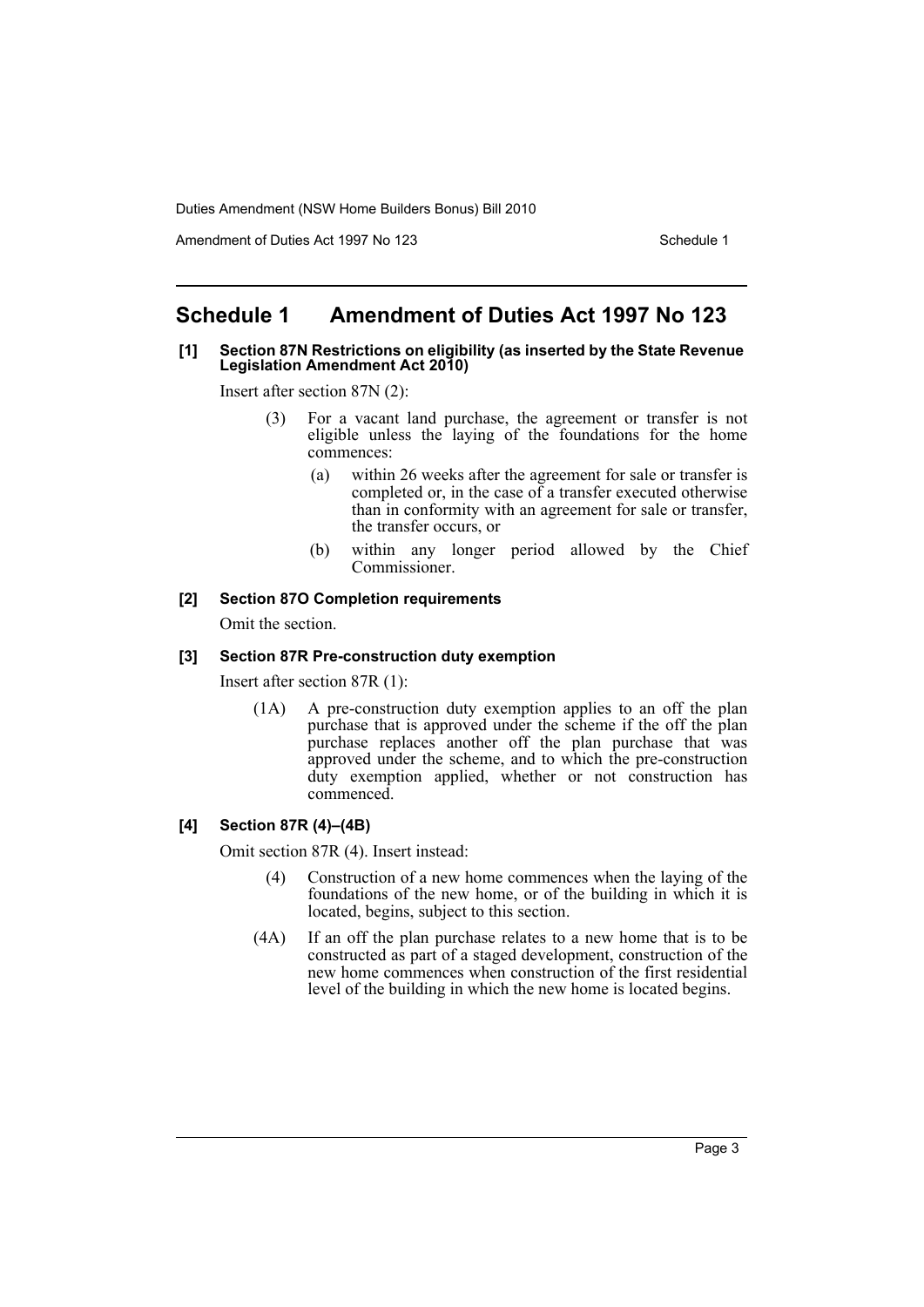Duties Amendment (NSW Home Builders Bonus) Bill 2010

Schedule 1 Amendment of Duties Act 1997 No 123

- (4B) For the purposes of this section:
	- (a) a new home is to be constructed as part of a *staged development* if the new home is part of a development that will comprise 2 or more multi-storey buildings that have common foundations, and which are to be constructed in separate stages, and
	- (b) a *residential level* of a building is any level of the building that is to be used as a place of residence.

## **[5] Section 87R (6)**

Insert after section 87R (5):

- (6) A pre-construction duty exemption also applies to an off the plan purchase that is approved under the scheme if:
	- (a) construction of the new home commenced when the land was owned by a person who is not the vendor under the off the plan purchase, and
	- (b) no more than 25% of the construction work required to construct the new home, or the building in which it is located, has been completed, and
	- (c) no construction work in relation to the new home has been carried out between the date that the vendor acquired the land and the date the off the plan purchase was entered into.

## **[6] Section 87ZAA**

Insert after section 87Z:

#### **87ZAA Replacement agreements—off the plan purchases**

- (1) An application may be made under the scheme in relation to an off the plan purchase entered into on or after 1 July 2012 if the off the plan purchase replaces an off the plan purchase that was approved under the scheme.
- (2) The replacement off the plan purchase is taken to be eligible for consideration under the scheme, despite section 87L.